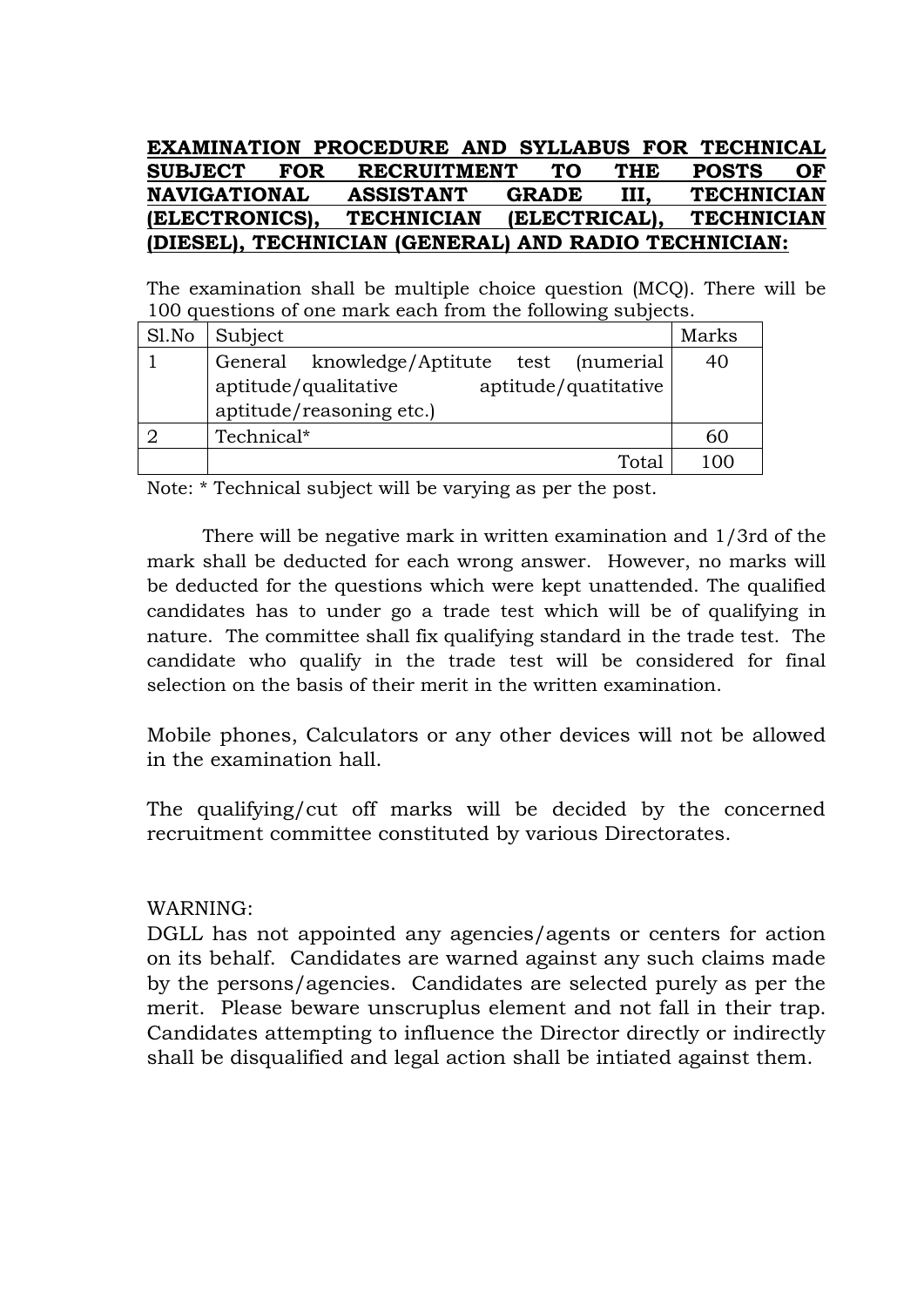#### **Syllabus for the post of Navigational Assistant Grade III**

- Part A General knowledge/Aptitute test (numerial aptitude/qualitative aptitude/quatitative aptitude/reasoning etc.)
- Part B Technical

| Electronic              | Conductors, semiconductor & insulators, magnetic        |
|-------------------------|---------------------------------------------------------|
| components $\&$         | materials, jointing & cleaning materials for U/G copper |
| materials:              | cables & OFC; cells and batteries (chargeable and non-  |
|                         | chargeable) relays, Switches, MCB & Connectors.         |
| Electronic              | PN junction diodes, Thyristor; Diode and triode         |
| Devices and             | circuits; junction transistors; Amplifiers; oscillator; |
| circuits                | multivibrator; counters; rectifiers; inverter and UPS.  |
| Digital                 | Number system & Binary codes; Boolean Algebra &         |
| Electronics             | Logic gates; Combinational & Sequential logic circuits, |
|                         | $A/D$ & $D/A$ converter, counters; memories             |
| Linear                  | to operational Amplifier; Linear<br>Introduction        |
| Integrated              | applications; Non-Linear applications; Voltage          |
| circuit                 | regulators, Timers, Phase lock loop.                    |
| Electronic              | Measuring systems; basic principles of measurement,     |
| Measurements            | range extension methods, cathode ray oscilloscope,      |
|                         | LCD, LED panel; Transducers.                            |
| Communication           | to communication, Modulation<br>Introduction            |
| Engineering             | multiplexing techniques,<br>techniques,<br>wave         |
|                         | propagation, transmission line characteristics, OFC,    |
|                         | Fundamentals of Public Address system, Electronic       |
|                         | exchange, basics of Radar, Cellular and Satellite       |
|                         | Communication. Basic knowledge of wave propagation,     |
|                         | VSAT and microwave antenas, operation of VHF sets,      |
|                         | tranreceivers.                                          |
| <b>Basic Electrical</b> | DC Circuits, AC Fundamentals; Magnetic, Thermal and     |
| Engineering             | chemical effects of Electric current;                   |
|                         | Earthing - Installation, Maintenance, Testing           |
| Equipments              | of Voltage stabilizers, Isolation<br>Knowledge          |
|                         | transformers, AMF panel for generators, Different types |
|                         | of timers and switching circuits.                       |
| Solar power             | Basic knowledge of solar power plants, different types  |
| plant                   | of Solar panels, MPPT, Mini Charge Regulators, solar    |
|                         | power conditioning units etc.                           |
| Aids to                 | Basic knowledge of marine lanterns, Racons, DGPS,       |
| Navigation              | NAVTEX, AIS, GPS etc.                                   |
| Basic concepts:         | Concepts of resistance, inductance, capacitance, and    |
|                         | various factors affecting them Concepts of current,     |
|                         | voltage, power, energy and their units                  |
| Circuit law:            | Kirchhoff's law, Simple Circuit solution using network  |
|                         | theorems                                                |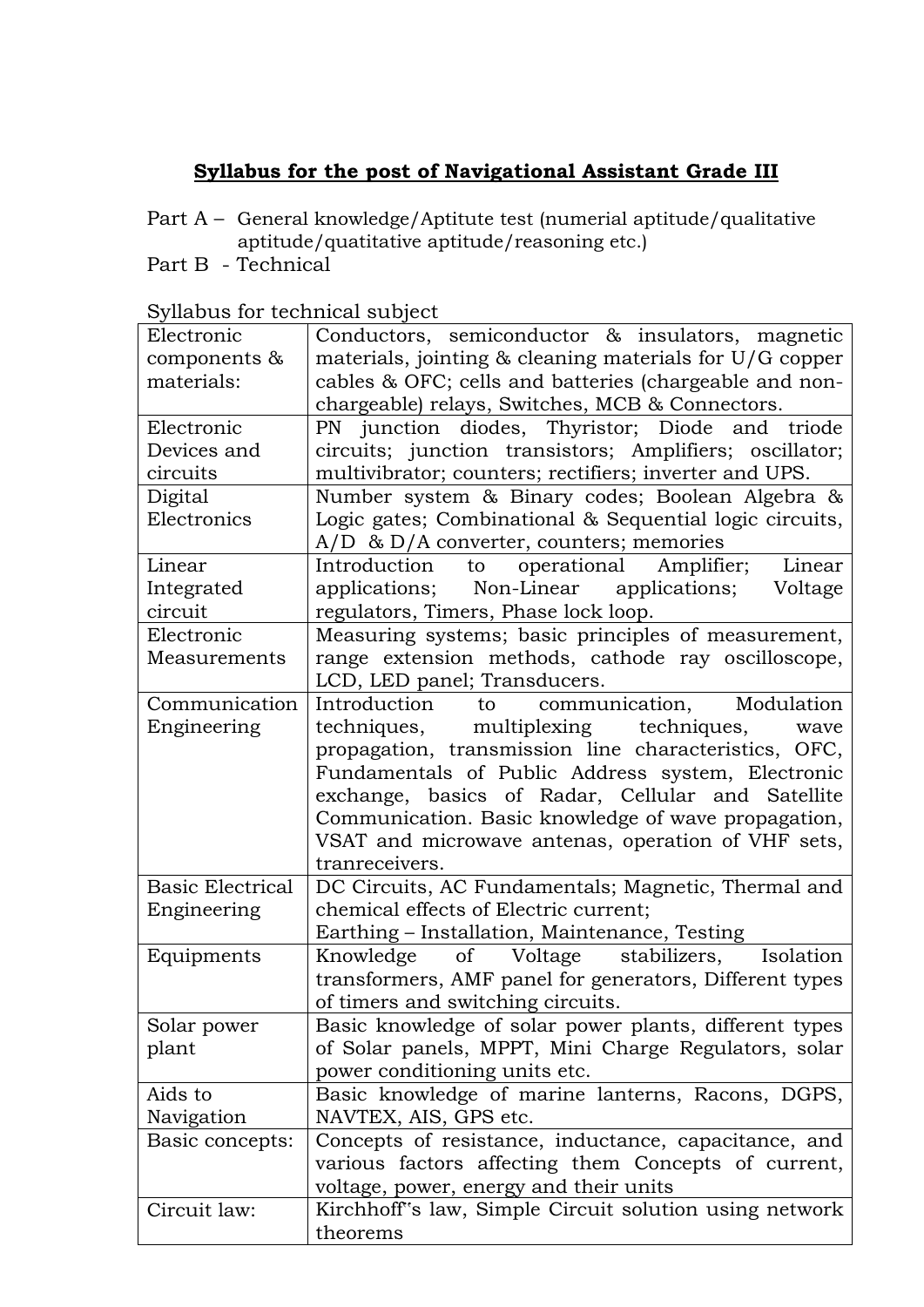| Magnetic       | Concepts of flux, mmf, reluctance, Different kinds of     |
|----------------|-----------------------------------------------------------|
| Circuit:       | materials, Magnetic calculations<br>magnetic<br>for       |
|                | conductors of different configuration eg straight,        |
|                | circular, solenoidal, etc Electromagnetic induction, self |
|                | and mutual induction                                      |
| <b>AC</b>      | Instantaneous, peak, RMS and average values of            |
| Fundamentals   | alternating waves, Representation of sinusoidal wave      |
|                | form, simple series and parallel AC Circuits consisting   |
|                | of RL and C, Resonance, Tank Circuit Poly Phase           |
|                | system – star and delta connection, 3 phase power, DC     |
|                | and sinusoidal response of R-Land R-C circuit             |
| Measurement    | Measurement of power (1 phase and 3 phase, both           |
| and measuring  | active and re-active) and energy, 2 wattmeter method      |
| instruments    | of 3 phase power measurement, Measurement of              |
|                | frequency and phase angle Ammeter and voltmeter           |
|                | (both moving oil and moving iron type), extension of      |
|                | range wattmeter, Multimeters, earth Megger, insulation    |
|                | megger.                                                   |
| Electrical     | (a) DC Machine - Construction, Basic Principles of DC     |
| Machines:      | motors and generators, their characteristics, speed       |
|                | control and starting of DC Motors Method of braking       |
|                | motor, 17 Losses and efficiency of DC Machines (b) 1      |
|                |                                                           |
|                | phase and 3 phase transformers - Construction,            |
|                | Principles of operation, equivalent circuit, voltage      |
|                | regulation, OC and SC Tests, Losses and efficiency        |
|                | Effect of voltage, frequency and wave form on losses      |
|                | Parallel operation of 1 phase /3 phase transformers       |
|                | Auto transformers (c) 3 phase induction motors,           |
|                | rotating magnetic field, principle of operation,          |
|                | equivalent circuit, torque-speed characteristics,         |
|                | starting and speed control of 3 phase induction motors    |
|                | Methods of braking, effect of voltage and frequency       |
|                | variation on torque speed characteristics Fractional      |
|                | Kilowatt Motors and Single Phase Induction Motors:        |
|                | Characteristics and applications                          |
| Utilization of | Illumination, Electric heating, Electric welding,         |
| Electrical     | Electroplating, Electric drives and motors                |
| Energy         |                                                           |
| Protective     | Basic knowledge of earthing, lightening conductor,        |
| device         | surg protector and isolation transformer.                 |
| Fire & fire    | Basic knowledge of different kinds of fire and fire       |
| fighting       | fighting equipments.                                      |
| Solar power    | Basic knowledge of solar power plants, different types    |
| plant          | of Solar panels, MPPT, Mini Charge Regulators, solar      |
|                | power conditioning units etc.                             |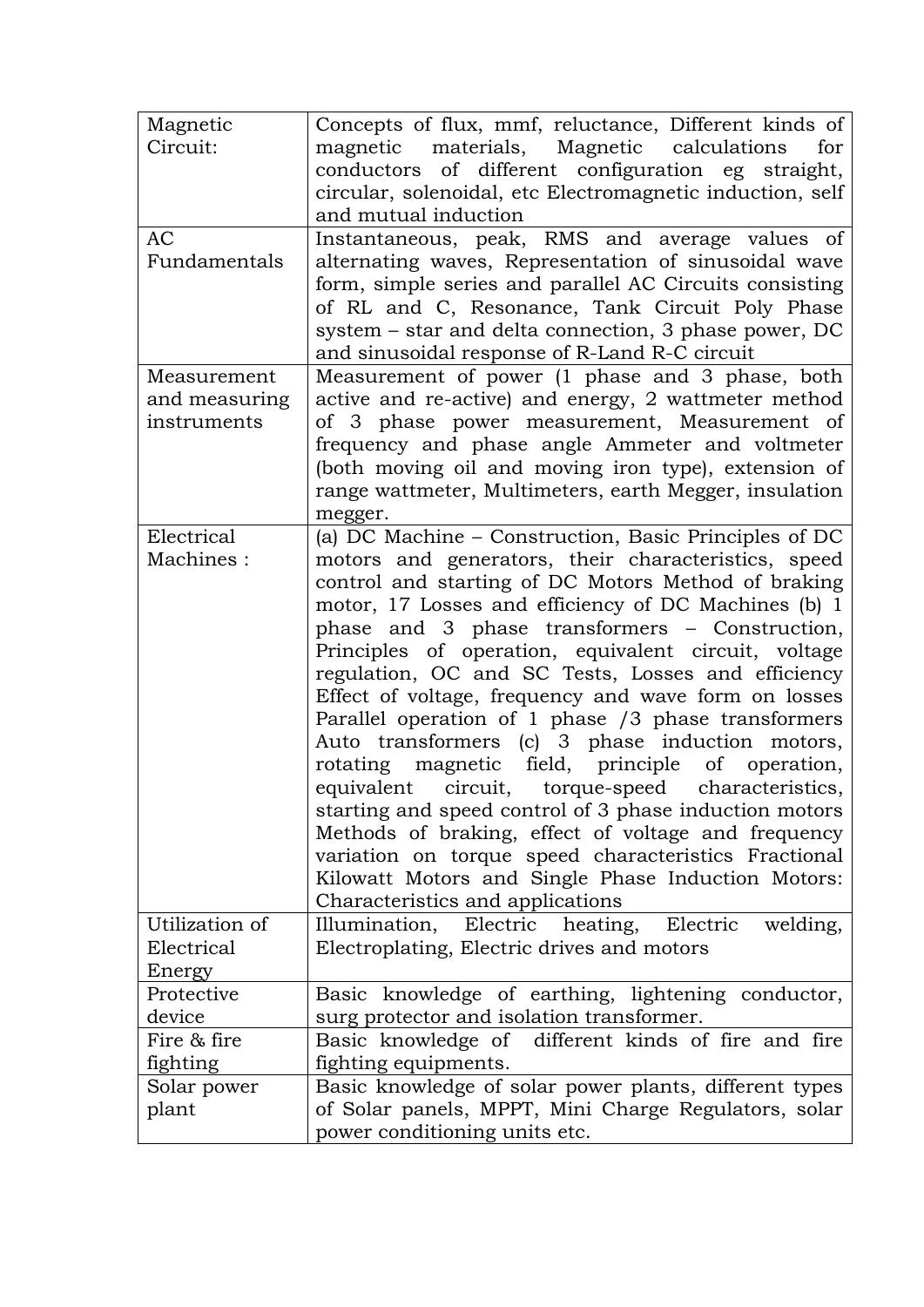### **Syllabus for the post of Technician (Electronics)**

- Part A General knowledge/Aptitute test (numerial aptitude/qualitative aptitude/quatitative aptitude/reasoning etc.)
- Part B Technical

| Atomic<br>Structure | Atomic model, Energy levels, Energy bands,           |
|---------------------|------------------------------------------------------|
|                     | Important Energy bands in Crystal                    |
| Semi-               | Bands in Semi-conductor-conductor, commonly          |
| conductor           | used                                                 |
| Physics             | Semi-conductors, Energy band description of Semi-    |
|                     | conductor, Effect of temperature on Semi-            |
|                     | conductor, Hole current, Intrinsic& Extrinsic Semi-  |
|                     | conductor, Majority and Minority carriers,           |
|                     | Properties on PN Junction                            |
| Electronic          | Conductors, semiconductor & insulators, magnetic     |
| components &        | materials, jointing $\&$ cleaning materials for U/G  |
| materials:          | copper cables & OFC; cells and batteries             |
|                     | (chargeable and non-chargeable) relays, Switches,    |
|                     | MCB & Connectors.                                    |
| Electronic          | PN junction diodes (various diodes), Thyristor;      |
| Devices and         | Diode and triode circuits; junction transistors;     |
| circuits            | Amplifiers; oscillator; multivibrator; counters;     |
|                     | rectifiers; inverter and UPS, voltage regulator.     |
| Digital             | Number system & Binary codes; Boolean Algebra &      |
| Electronics         | Logic gates; Combinational & Sequential logic        |
|                     | circuits, $A/D \& D/A$ converter, counters; memories |
| Linear              | Introduction to operational Amplifier; Linear        |
| Integrated          | Non-Linear applications; Voltage<br>applications;    |
| circuit             | regulators, Timers, Phase lock loop.                 |
| Microprocessor      | Introduction<br>microprocessor,<br>8085<br>to to     |
| and                 | microprocessor working, Assembly<br>language         |
| Microcontroller     | programming; peripherals & other microprocessors;    |
|                     | microcontrollers.                                    |
| Electronic          | Measuring systems; basic principles of               |
| Measurements        | measurement, range extension methods, cathode        |
|                     | ray oscilloscope, LCD, LED panel; Transducers.       |
|                     | Digital multimeter-At Freq.measurement-RF Freq.      |
|                     | measurement signal generator                         |
| Communication       | Introduction<br>Modulation<br>communication,<br>to   |
| Engineering         | multiplexing techniques, wave<br>techniques,         |
|                     | propagation, transmission line characteristics,      |
|                     | OFC, Fundamentals of Public Address system,          |
|                     | Electronic exchange, Radar, Cellular and Satellite   |
|                     | Communication. Electronic signal-Radio Broad         |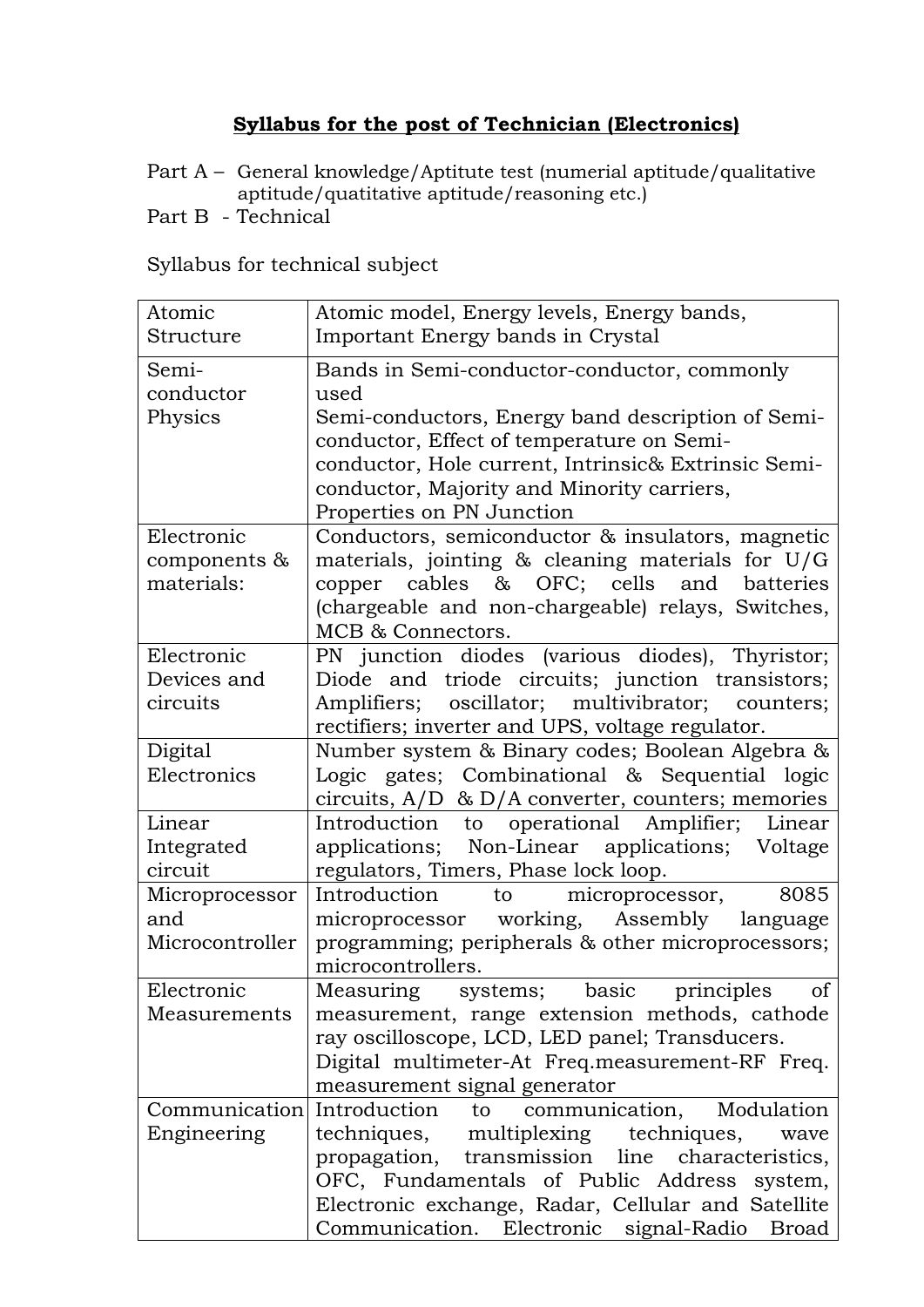|               | casting Transmission-Reception-modulation,         |
|---------------|----------------------------------------------------|
|               | Demodulation-Carrier Wave sideband; Radio wave     |
|               | propagation of waves; Superhetrodyne receiver;     |
|               | Antennas-diff. type of antennas; Satellite         |
|               | communication                                      |
| Data          | Introduction to data communication, Hardware and   |
| communication | interface, introduction to networks and networking |
| and network   | devices, local area network and wide area network, |
|               | internetworking.                                   |
| Computer      | knowledge of computer hardware,<br>Basic           |
| programming   | Programming concepts, fundamentals of 'C' and      |
|               | C++; operators in 'C' and C++, Control statements, |
|               | functions, Array string & Pointes, File structure, |
|               | Data structure and DBMS.                           |
| <b>Basic</b>  | DC Circuits, AC Fundamentals; Magnetic, Thermal    |
| Electrical    | and chemical effects of Electric current;          |
| Engineering   | Earthing - Installation, Maintenance, Testing      |
| Equipments    | Knowledge of Voltage stabilizers, Isolation        |
|               | transformers, AMF panel for generators, Different  |
|               | types of timers and switching circuits.            |
| Solar power   | Basic knowledge of solar power plants, different   |
| plant         | of Solar panels, MPPT, Mini Charge<br>types        |
|               | Regulators, solar power conditioning units etc.    |
| <b>Basic</b>  | Basic knowledge of marine lanterns, Racons,        |
| knowledge of  | DGPS, NAVTEX, AIS, GPS, VHF sets etc.              |
| AtoNs         |                                                    |
| Antena        | Basic knowledge of wave propogation, VSAT and      |
|               | microwave antenas, tranreceivers and various types |
|               | of antenas.                                        |
| Security      | Basic knowledge of digital security system.        |
| system        |                                                    |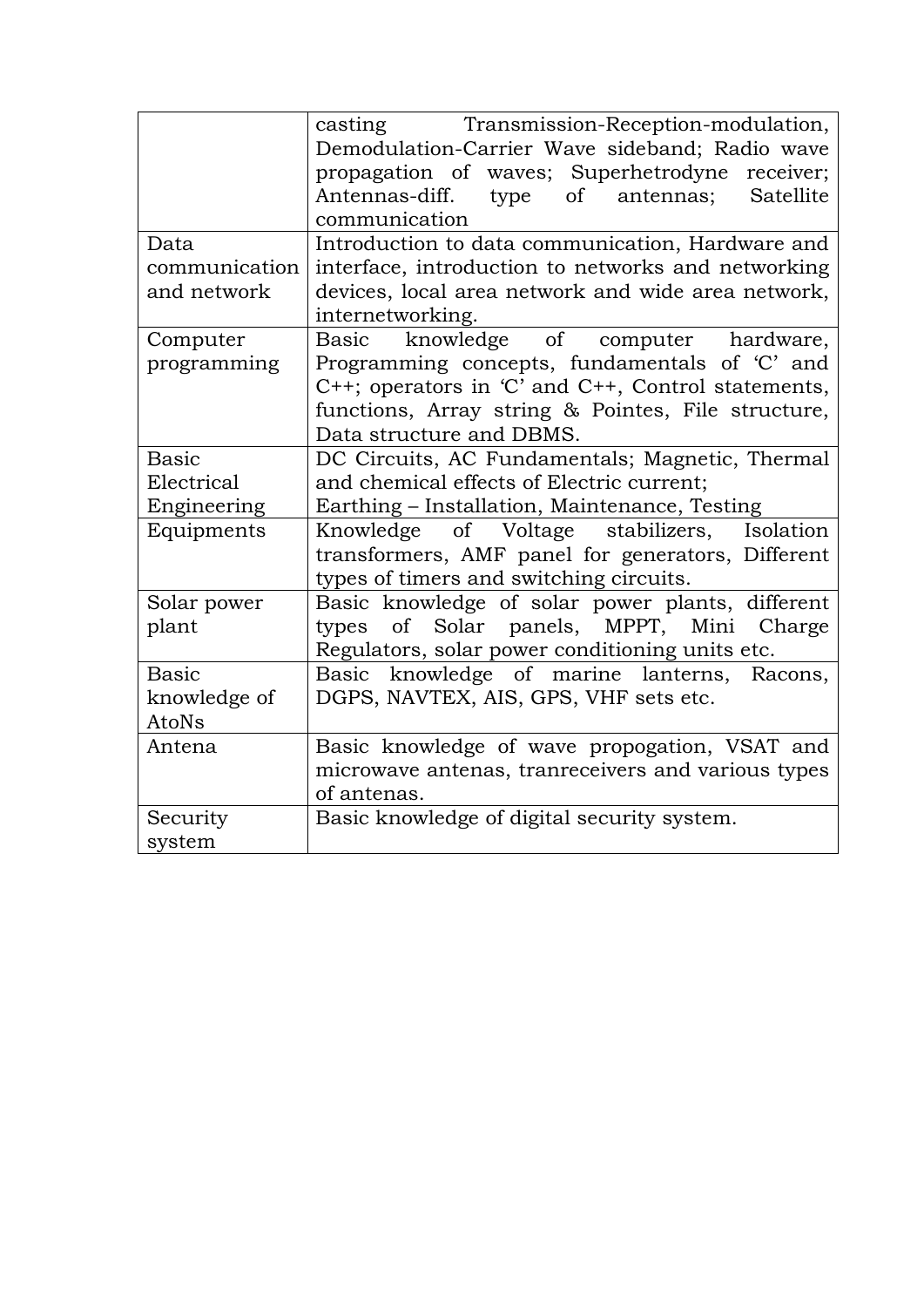### **Syllabus for the post of Technician (Electrical)**

- Part A General knowledge/Aptitute test (numerial aptitude/qualitative aptitude/quatitative aptitude/reasoning etc.)
- Part B Technical

| Basic concepts:           | Concepts of resistance, inductance, capacitance,<br>and various factors affecting them Concepts of                                                                                                                                                                                                                                                                                                                                                                                                                                                                                                                                                   |
|---------------------------|------------------------------------------------------------------------------------------------------------------------------------------------------------------------------------------------------------------------------------------------------------------------------------------------------------------------------------------------------------------------------------------------------------------------------------------------------------------------------------------------------------------------------------------------------------------------------------------------------------------------------------------------------|
|                           | current, voltage, power, energy and their units                                                                                                                                                                                                                                                                                                                                                                                                                                                                                                                                                                                                      |
| Circuit law:              | law, Simple Circuit<br>solution<br>and<br>Ohms<br>calculations using Ohms law.                                                                                                                                                                                                                                                                                                                                                                                                                                                                                                                                                                       |
| Magnetic                  | Concepts of flux, mmf, reluctance, Different kinds                                                                                                                                                                                                                                                                                                                                                                                                                                                                                                                                                                                                   |
| Circuit:                  | of magnetic materials, inductance, inductance<br>calculation in series and parallel.                                                                                                                                                                                                                                                                                                                                                                                                                                                                                                                                                                 |
| Electro statics           | Concepts of electric flux, emf, capacitors, values of<br>capacitors, measurement of capacitors, capacitor<br>calculation in series and parallel.                                                                                                                                                                                                                                                                                                                                                                                                                                                                                                     |
| <b>AC</b><br>Fundamentals | Instantaneous, peak, RMS and average values of<br>alternating waves, Representation of sinusoidal<br>wave form, simple series and parallel AC Circuits<br>consisting of RL and C, Resonance, Tank Circuit<br>Poly Phase system - star and delta connection, 3<br>phase power, DC and sinusoidal response of R-<br>Land R-C circuit                                                                                                                                                                                                                                                                                                                   |
| Measurement               | Measurement of power (1 phase and 3 phase, both                                                                                                                                                                                                                                                                                                                                                                                                                                                                                                                                                                                                      |
| and measuring             | active and re-active) and energy, 2 wattmeter                                                                                                                                                                                                                                                                                                                                                                                                                                                                                                                                                                                                        |
| instruments               | of 3 phase power measurement,<br>method<br>Measurement of frequency and phase angle<br>Ammeter and voltmeter (both moving oil and<br>moving iron type), extension of range wattmeter,<br>Multimeters, Megger, Energy meter AC Bridges Use<br>of CRO, Signal Generator, CT, PT and their uses<br>Earth Fault detection                                                                                                                                                                                                                                                                                                                                |
| Electrical                | (a) DC Machine - Construction, Basic Principles of                                                                                                                                                                                                                                                                                                                                                                                                                                                                                                                                                                                                   |
| Machines:                 | DC motors and generators, their characteristics,<br>speed control and starting of DC Motors Method of<br>braking motor, 17 Losses and efficiency of DC<br>Machines (b) 1 phase and 3 phase transformers $-$<br>Construction, Principles of operation, equivalent<br>circuit, voltage regulation, OC and SC Tests,<br>Losses and efficiency Effect of voltage, frequency<br>and wave form on losses Parallel operation of 1<br>phase /3 phase transformers Auto transformers (c)<br>3 phase induction motors, rotating magnetic field,<br>principle of operation, equivalent circuit, torque-<br>speed characteristics, starting and speed control of |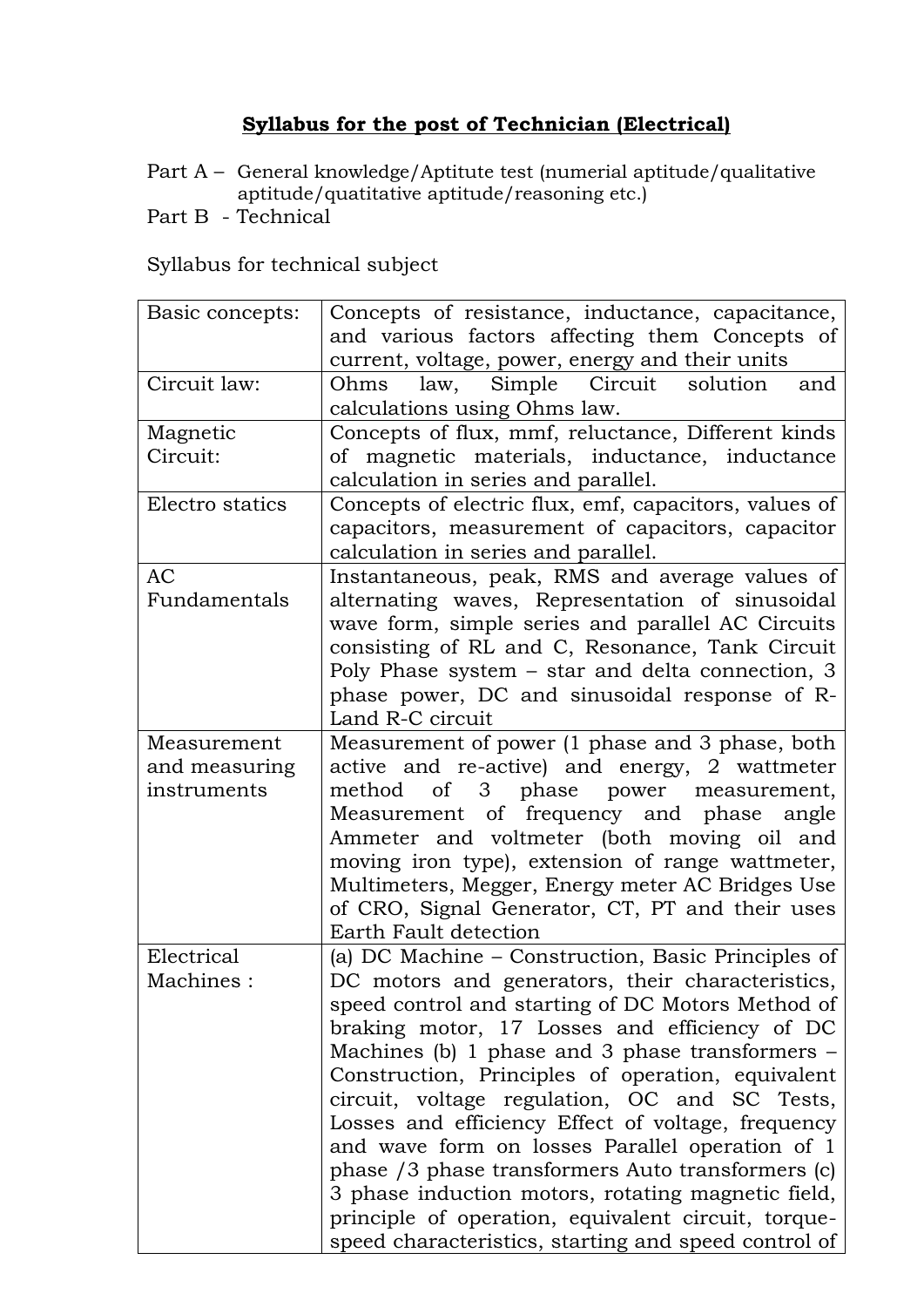|                                                 | 3 phase induction motors Methods of braking,<br>effect of voltage and frequency variation on torque<br>speed characteristics Fractional Kilowatt Motors<br>Induction<br>and<br>Single<br>Phase<br>Motors:<br>Characteristics and applications                                                                                                                                                                                                                                                                                                                                                                                                                                                                                                                                           |
|-------------------------------------------------|-----------------------------------------------------------------------------------------------------------------------------------------------------------------------------------------------------------------------------------------------------------------------------------------------------------------------------------------------------------------------------------------------------------------------------------------------------------------------------------------------------------------------------------------------------------------------------------------------------------------------------------------------------------------------------------------------------------------------------------------------------------------------------------------|
| Synchronous<br>Machines                         | Generation of 3-phase emf armature reaction,<br>regulation, basic knowledge of<br>voltage<br>AC<br>alternators, synchronizing, control of active and<br>reactive power Starting and applications<br><sub>of</sub><br>synchronous motors                                                                                                                                                                                                                                                                                                                                                                                                                                                                                                                                                 |
| Generation,<br>Transmission<br>and Distribution | Different types of power stations, Load factor,<br>diversity factor, demand factor, cost of generation,<br>inter-connection of power stations Power factor<br>improvement, various types of tariffs, types of<br>faults, short circuit current for symmetrical faults<br>Switchgears – rating of circuit breakers, Principles<br>of arc extinction by oil and air, HRC Fuses,<br>Protection against earth leakage / over current, etc<br>Buchholtz relay, Merz-Price system of protection of<br>generators & transformers, protection of feeders<br>bus bars Lightning arresters, various<br>and<br>transmission and distribution system, comparison<br>of conductor materials, efficiency of different<br>system Cable - Different type of cables, cable<br>rating and derating factor |
| Estimation and<br>costing                       | Estimation of lighting scheme (domestic as well as<br>industrial wiring), electric installation of machines<br>and relevant IE rules Earthing practices and IE<br>Rules, load calculation.                                                                                                                                                                                                                                                                                                                                                                                                                                                                                                                                                                                              |
| Utilization of                                  | Illumination, different type of light fittings, Electric                                                                                                                                                                                                                                                                                                                                                                                                                                                                                                                                                                                                                                                                                                                                |
| Electrical                                      | heating, Electric welding, Electroplating, Electric                                                                                                                                                                                                                                                                                                                                                                                                                                                                                                                                                                                                                                                                                                                                     |
| Energy                                          | drives and motors (three phase and single phase),                                                                                                                                                                                                                                                                                                                                                                                                                                                                                                                                                                                                                                                                                                                                       |
|                                                 | Basic knowledge of lift and escalators.                                                                                                                                                                                                                                                                                                                                                                                                                                                                                                                                                                                                                                                                                                                                                 |
| Protective device                               | Basic knowledge of earthing, lightening conductor,                                                                                                                                                                                                                                                                                                                                                                                                                                                                                                                                                                                                                                                                                                                                      |
|                                                 | surg protector and isolation transformer.                                                                                                                                                                                                                                                                                                                                                                                                                                                                                                                                                                                                                                                                                                                                               |
| Alternator                                      | Maintenance and varnishing of alternators                                                                                                                                                                                                                                                                                                                                                                                                                                                                                                                                                                                                                                                                                                                                               |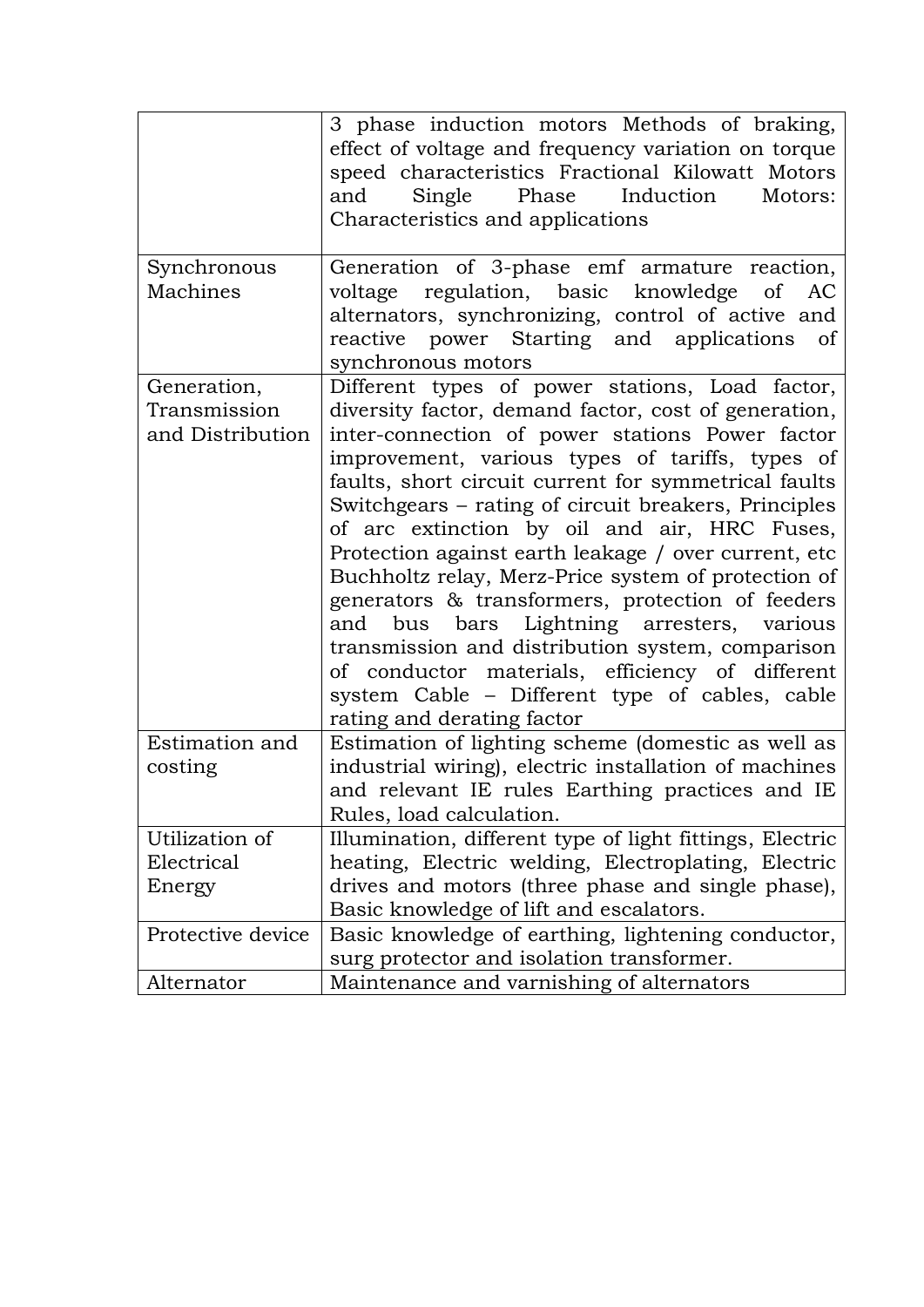# **Syllabus for the post of Technician (Diesel)**

Part A – General knowledge/Aptitute test (numerial aptitude/qualitative aptitude/quatitative aptitude/reasoning etc.)

Part B - Technical

| Properties of   | Introduction to basic metallic properties like          |
|-----------------|---------------------------------------------------------|
| metals          | elasticity, plasticity, ductility, brittleness,         |
|                 | toughness, hardness, Ferrous Metals, Non Ferrous        |
|                 | Metals/Alloys, Nonmetallic Materials                    |
| Refrigeration & | Different types of refrigeration principles and         |
| Airconditioing  | refrigerants. Working of domestic refrigerator.         |
| System          | Working of Window/Split type/tower type AC              |
|                 | system.                                                 |
| IC Engine       | Engine classification, Engine cycle, C.I. engine        |
|                 | combustion, S.I. engine combustion, Engine              |
|                 | structure, Fuel admission system, Air intake            |
|                 | system, exhaust system, Engine cooling system,          |
|                 | Lubrication system, Engine starting system,             |
|                 | Working of two stroke and four stroke engines.          |
| Fuel,           | Diesel, Petrol and lubricating oils properties          |
| combustion      | Introduction to common fuels - solid, liquid and        |
| and lubrication | gases and their composition. Combustion of fuels-       |
|                 | their higher and lower calorific values. Combustion     |
|                 | equations for carbon, sulphur, hydrogen and their       |
|                 | simple compounds. Calculation of minimum                |
|                 | amount of air required for complete combustion.         |
|                 | Combustion analysis on mass basis and on volume         |
|                 | basis. Heat carried away by flue gases. Analysis of     |
|                 | flue gases by Orsat apparatus. Simple numerical         |
|                 |                                                         |
|                 | problems Idea of specific properties of liquid fuels    |
|                 | such as detonation, knock resistance (cetane and        |
|                 | octane numbers), viscosity, solidification point, flash |
|                 | point and flame point.                                  |
| Components      | Components of Diesel engines like cylinder block,       |
| and terms       | cylinder head, piston, intake valve, piston rings,      |
| related to      | exhaust valve, piston pin, crank shaft, connecting      |
| engine          | rod, timing gears, camshaft, Description and            |
|                 | function of fly wheel and vibration damper (AVM),       |
|                 | Engine related terms like bore, stroke, TTC, BDC,       |
|                 | Revolution, compression ratio, cycle etc.               |
| WELDING:        | Definition, Weldedge preparation, Introduction to       |
|                 | various welding processes with procedure                |
|                 | equipments and applications such as (i) Electric arc    |
|                 | welding. (ii) Resistance welding-Spot welding, Flash    |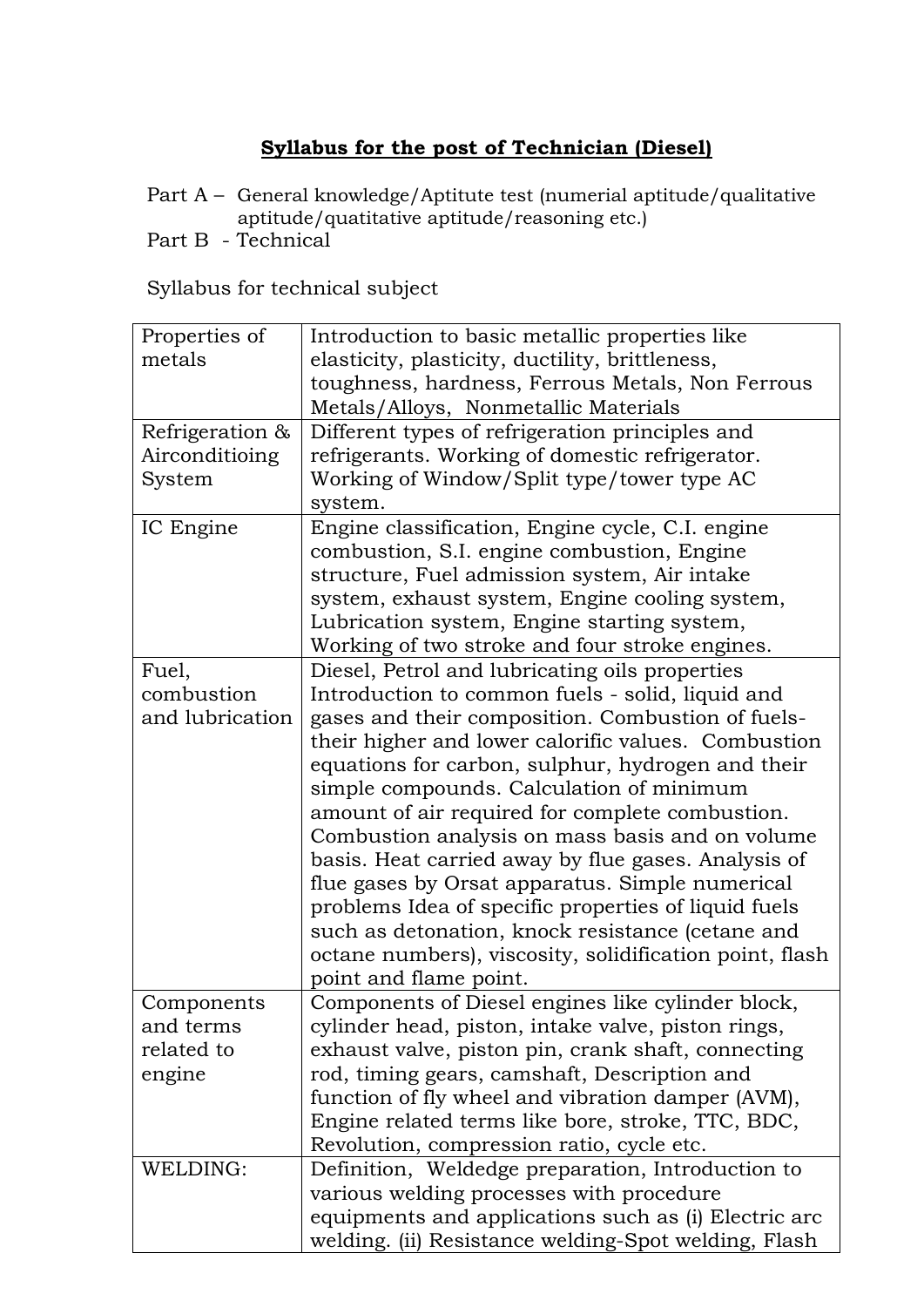|                       | butt, Percussion welding. (iii) Thermit welding. (iv) |
|-----------------------|-------------------------------------------------------|
|                       | Carbon arc welding (v) Metal-Inert-Gas welding        |
|                       | (MIG). (vi) Tungsten arc welding (TIG).               |
| Brazing of<br>metals: | Preparation for brazing and procedures for brazing.   |
| Measuring             | System of measurement, description care and use of    |
| instruments           | Measuring instruments like Vernier caliper, Micro     |
|                       | meter/screw gauge, feeler gauge, injector             |
|                       | caliberator, dial bore gauge, dial indicators etc.    |
| Machine tools         | drill, mill, grinding wheel, hacksaw blade, cutting   |
|                       | tool etc.                                             |
| Fire and fire         | Different types of Fire and fire fighting techniques  |
| fighting              |                                                       |
| Fasteners             | nut, bolt, screws etc                                 |
| Pumps                 | Operation of monoblock, central fugal, immersion      |
| Basic electrical      | Basics of alternator and batteries                    |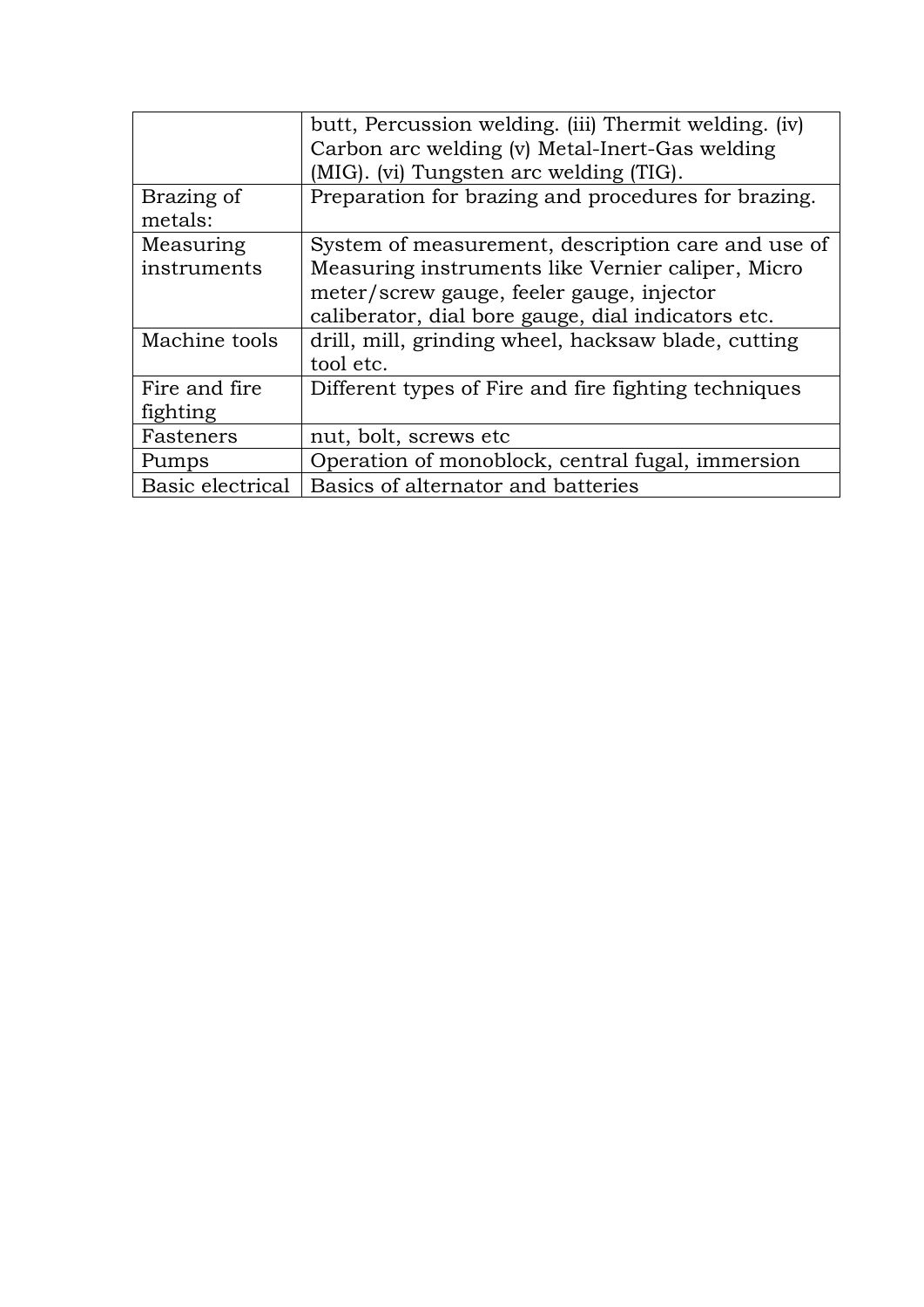### **Syllabus for the post of Technician (General)**

- Part A General knowledge/Aptitute test (numerial aptitude/qualitative aptitude/quatitative aptitude/reasoning etc.)
- Part B Technical

| Properties of   | Introduction to basic metallic properties like        |
|-----------------|-------------------------------------------------------|
| metals          | elasticity, plasticity, ductility, brittleness,       |
|                 | toughness, hardness, tenacity, fatigue, malleability, |
|                 | stiffness, elastic bodies, plastic bodies and right   |
|                 | bodies, deformation, Ferrous Metals, Non Ferrous      |
|                 | Metals/Alloys, Nonmetallic Materials, Basics of       |
|                 | Stress and Strain.                                    |
|                 |                                                       |
| Refrigeration & | Different types of refrigeration principles and       |
| Airconditioing  | refrigerants. Working of domestic refrigerator.       |
| System          | Working of Window/Split type/tower type AC            |
|                 | system.                                               |
| IC Engine       | Engine classification, Engine cycle, C.I. engine      |
|                 | combustion, S.I. engine combustion, Engine            |
|                 | structure, Fuel admission system, Air intake          |
|                 | system, exhaust system, Engine cooling system,        |
|                 | Lubrication system, Engine starting system,           |
|                 | Working of two stroke and four stroke engines.        |
| Fuel,           | Diesel, Petrol and lubricating oils properties        |
| combustion      | Introduction to common fuels - solid, liquid and      |
| and lubrication | gases and their composition. Combustion of fuels-     |
|                 | their higher and lower calorific values.              |
| Components      | Components of Diesel engines like cylinder block,     |
| and terms       | cylinder head, piston, intake valve, piston rings,    |
| related to      | exhaust valve, piston pin, crank shaft, connecting    |
| engine          | rod, timing gears, camshaft, Description and          |
|                 | function of fly wheel and vibration damper (AVM),     |
|                 | Engine related terms like bore, stroke, TTC, BDC,     |
|                 | Revolution, compression ratio, cycle etc.             |
| WELDING:        | Definition, Weldedge preparation, Introduction to     |
|                 | various welding processes with procedure              |
|                 |                                                       |
|                 | equipments and applications such as (i) Electric arc  |
|                 | welding. (ii) Resistance welding-Spot welding, Flash  |
|                 | butt, Percussion welding. (iii) Thermit welding. (iv) |
|                 | Carbon arc welding (v) Metal-Inert-Gas welding        |
|                 | (MIG). (vi) Tungsten arc welding (TIG).               |
| Brazing of      | Preparation for brazing and procedures for brazing.   |
| metals:         |                                                       |
| Measuring       | System of measurement, description care and use of    |
| instruments     | Measuring instruments like Vernier caliper, Micro     |
|                 | meter/screw gauge, feeler gauge, injector             |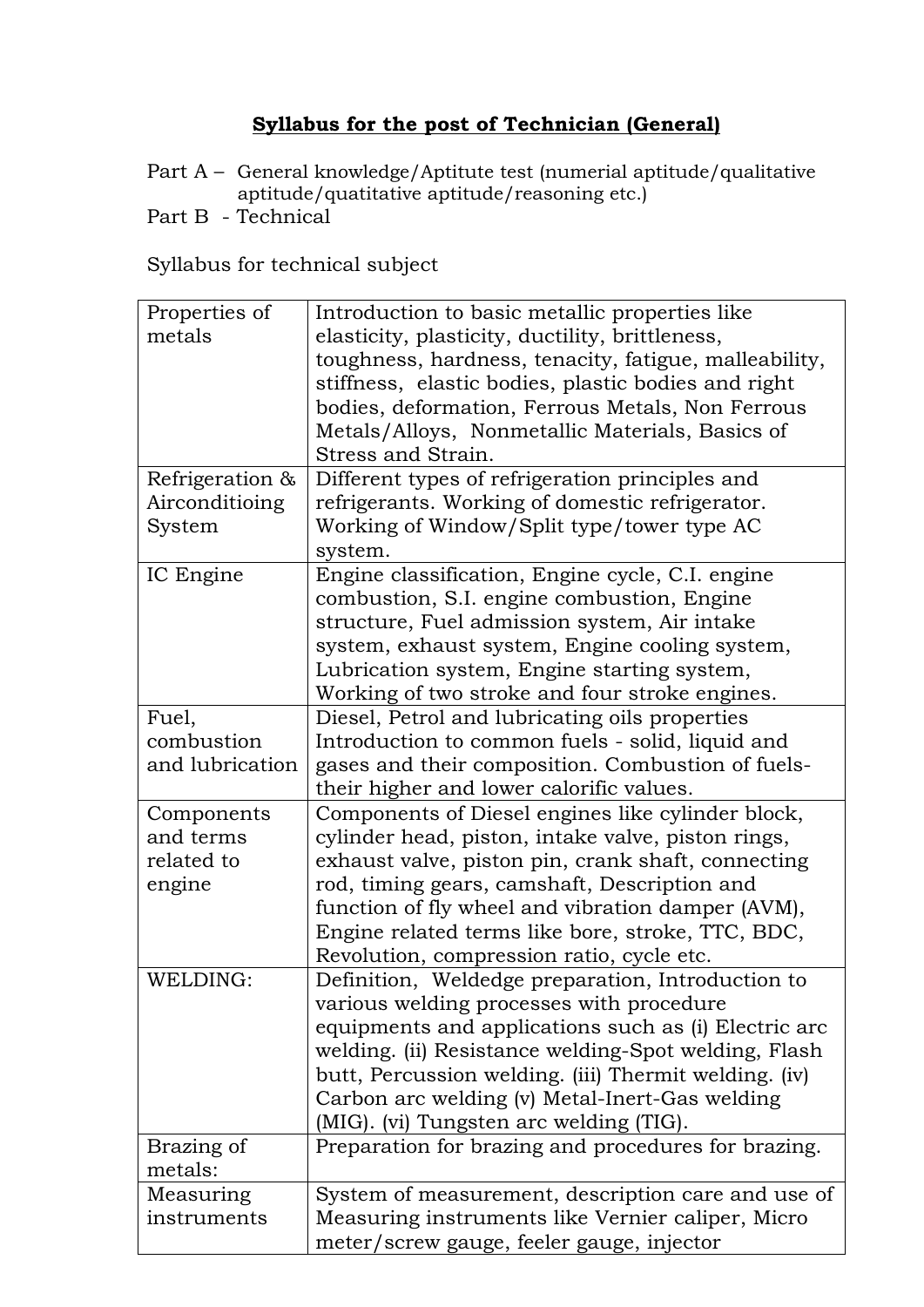|                  | caliberator, dial bore gauge, dial indicators etc.   |
|------------------|------------------------------------------------------|
| Workshop         | lathe machine, drilling machine, grinder, shaper,    |
| technology       | plainer, milling machine, hacksaw machine etc        |
| Machine tools    | drill, mill, grinding wheel, hacksaw blade, cutting  |
|                  | tool etc.                                            |
| Fire and fire    | Different types of Fire and fire fighting techniques |
| fighting         |                                                      |
| Fasteners        | nut, bolt, screws etc                                |
| Pumps            | Operation of monoblock, central fugal, immersion     |
| Basic electrical | Basics of alternator and batteries                   |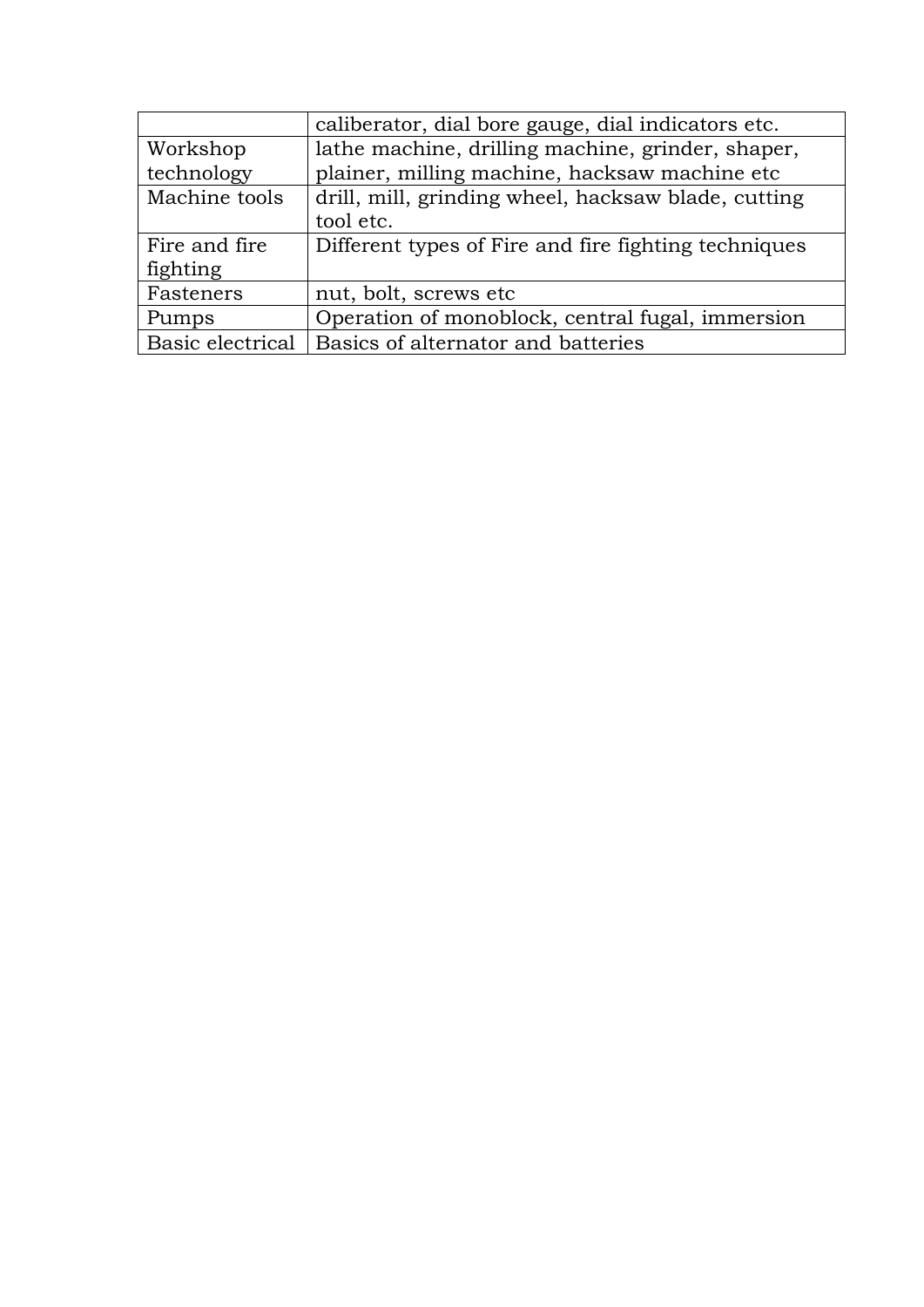# **Syllabus for the post of Radio Technician**

Part A – General knowledge/Aptitute test (numerial aptitude/qualitative aptitude/quatitative aptitude/reasoning etc.)

Part B - Technical

| Electronic      | Conductors, semiconductor & insulators, magnetic        |
|-----------------|---------------------------------------------------------|
| components $\&$ | materials, jointing $&$ cleaning materials for $U/G$    |
| materials:      | copper cables & OFC; cells and batteries                |
|                 | (chargeable and non-chargeable) relays, Switches,       |
|                 | MCB & Connectors.                                       |
| Electronic      | PN junction diodes, Thyristor; Diode and triode         |
| Devices and     | circuits; junction transistors; Amplifiers; oscillator; |
| circuits        | multivibrator; counters; rectifiers; inverter and       |
|                 | UPS.                                                    |
| Digital         | Number system & Binary codes; Boolean Algebra &         |
| Electronics     | Logic gates; Combinational & Sequential logic           |
|                 | circuits, $A/D \& D/A$ converter, counters; memories    |
| Linear          | Introduction to operational Amplifier; Linear           |
| Integrated      | applications; Non-Linear applications; Voltage          |
| circuit         | regulators, Timers, Phase lock loop.                    |
| Microprocessor  | Introduction to microprocessor, 8085                    |
| and             | microprocessor working, Assembly language               |
| Microcontroller | programming; peripherals & other microprocessors;       |
|                 | microcontrollers.                                       |
| Electronic      | Measuring systems; basic principles of                  |
| Measurements    | measurement, range extension methods, cathode           |
|                 | ray oscilloscope, LCD, LED panel; Transducers.          |
| Communication   | Introduction to communication, analog and digital       |
| Engineering     | Modulation techniques, multiplexing techniques,         |
|                 | OFC, Fundamentals of Public Address system,             |
|                 | Electronic exchange, Cellular and Satellite             |
|                 | Communication. Basic knowledge of Radio                 |
|                 | transreceiver, operation of VHF sets, tranreceivers.    |
| Wave            | Ground wave, sky wave, space wave, space                |
| Propogation     | diversity, skip distance, standing wave ratio,          |
|                 | transmission line characteristics                       |
| Antena          | Basic knowledge of antenna theory, knowledge of         |
|                 | VSAT, microwave antenas, T antenna and various          |
|                 | types of antenas.                                       |
| <b>RADAR</b>    | Function, block diagram, various modules inside         |
|                 | the radar, radar antenas, radar ranges, and other       |
|                 | terms related to navigational radars.                   |
| Data            | Introduction to data communication, Hardware and        |
| communication   | interface, introduction to networks and networking      |